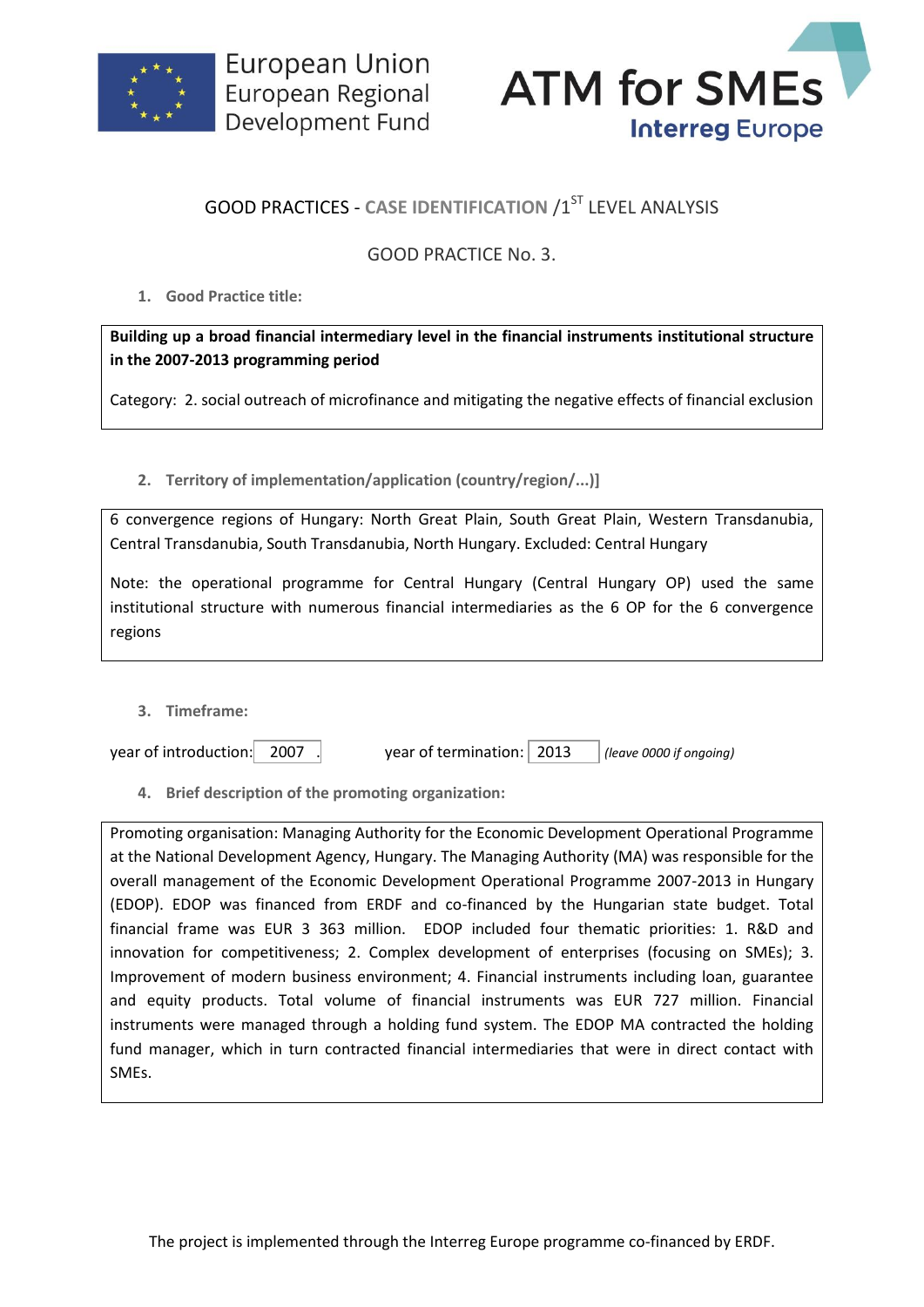



**5. Main objective of the initiative:**

Financial instruments in EDOP targeted SMEs that had difficulties in getting access to finance. Due to high level of transaction costs, high risks (lack of track records and/or collateral) and low profitability the banking system did not serve SMEs at an adequate level even if SMEs had viable projects. The market inadequacy was further extended by the severe financial crisis from 2008 on. Beyond financial instrument schemes with favourable conditions the distribution network for these schemes was crucial in reaching targeted SMEs. Therefore the managing authority decided to set up a broad financial intermediary level involving different types of intermediaries.

**6. Brief explanation of the initiative:**

Financial instruments in EDOP were implemented through a holding fund structure. The Managing Authority entered into a funding agreement with a holding fund manager that was responsible for the daily management of the revolving funds in EDOP. The holding fund manager entered into intermediary agreements with financial intermediaries concerning the three products groups: loans, guarantees, equity-type products. Alone in the loan product group 140 financial institutions were involved: 29 banks, 55 savings cooperatives and 56 microfinance institutions. Financial intermediaries were selected through open calls run by the Managing Authority and the Holding Fund Manager.

**7. Target group and measures to involve the target group:**

Target group of financial instruments in EDOP were SMEs that could not receive financing from markets due market inadequacies. Rate of SMEs with problems in getting access to finance was higher than the EU average (27% HU, 14% EU average, 2005) whereas rate of SMEs relying on banks for financing was lower (54% HU, 79% EU average, 2005). Market failures were identified by gap analyses (ex-ante assessments) before launching refundable schemes including loan products.

**8. Innovativeness:**

Relying on a broad financial intermediary base was an important factor in the success of the implementation of EDOP programmes between 2007 and2013. The large number and the various type of financial intermediaries secured broad outreach both in geographic and social terms. The Managing Authority made possible the involvement of savings cooperatives, financial enterprises and enterprise development foundations, as well. Financial enterprises and enterprise development foundations brought the most number of contracts for the loan products under EDOP. Financial intermediaries received their own refinancing financial frame that was calculated based on their financial strength. The large number of intermediaries might have added to the administrative workload and needed close monitoring and good underlying IT but the results justified the approach.